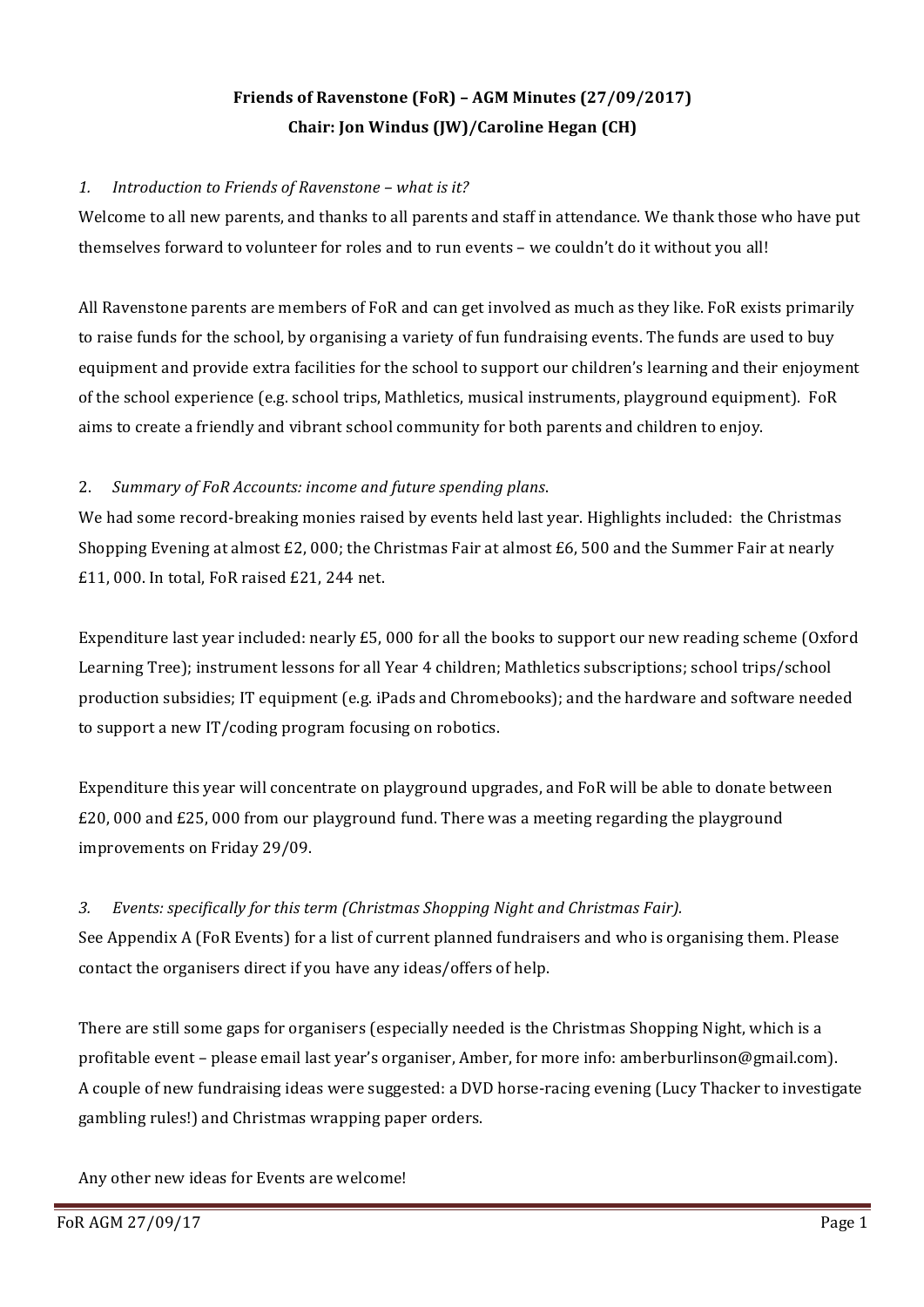## If anybody would like to volunteer to organise an Event, or has a new idea for an Event, please email *friends@ravenstone.wandsworth.sch.uk*

#### 4. *Vacant FoR roles (including class reps).*

New Chairs and Deputies were voted in. Many thanks to Ion and Caroline for all their time and hard work over the last 3 years.

Welcome to all new volunteers. There is still 1 vacant committee role: Publicity Designer (to design posters for specific events). See Appendix B (FoR Key Roles) for a full list of committee members and their email details. 

#### Any volunteers for any vacant role, please email friends@ravenstone.wandsworth.sch.uk

#### *5. 'My Donate' website.*

This is up and running: https://mydonate.bt.com/charities/friendsofravenstone. Friends and family are able to donate money directly to the school.

#### 6. *Give as You Live website.*

http://www.giveasyoulive.com. Please sign up (and friends and family – only takes a minute!) so that a percentage of your internet shopping value can be given to the school. When you visit over 4,200 online stores (including amazon, Tesco, John Lewis, etc), you can click the link to give money to the school at no extra cost to you.

#### 7. *Reminder about Facebook page and Twitter:*

Please follow us for all latest news on:

Facebook page called 'Friends of Ravenstone': http://www.facebook.com/ravenstonepta Twitter: @ravensto\_school

#### *8. AOB*

General fundraising issues discussed:

- Need to research Gift Aid: how to benefit and implement (Anna Smee and Becky Paling from Reception to investigate).
- Need to add information regarding corporate match funding to the FoR section of the Ravenstone website. (CH to organise.)
- Are there any grants that we could be claiming, especially for the playground? If anyone has an idea, Anna/Becky (who work for charities) can help to research and write the application.